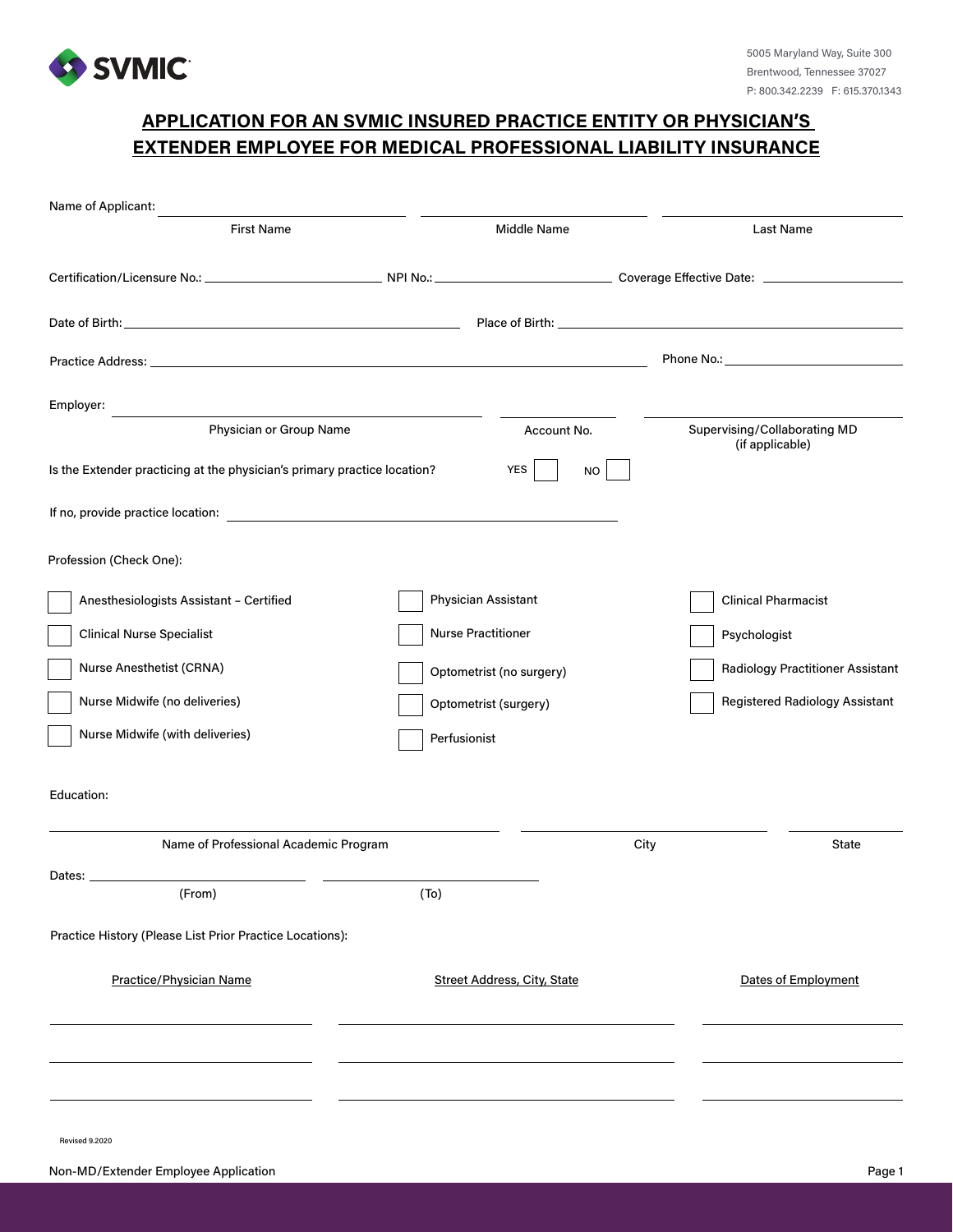| ANSWER EACH QUESTION. FOR ALL YES ANSWERS, ATTACH COMPLETE DETAILS ON A SEPARATE SHEET                                                                                                                                                                        |                                                                                                                                                                                                                                                                                                                                                                                                                          |      |  |  |  |
|---------------------------------------------------------------------------------------------------------------------------------------------------------------------------------------------------------------------------------------------------------------|--------------------------------------------------------------------------------------------------------------------------------------------------------------------------------------------------------------------------------------------------------------------------------------------------------------------------------------------------------------------------------------------------------------------------|------|--|--|--|
| YES NO<br>probationary terms?                                                                                                                                                                                                                                 | 1. Has your LICENSE to practice in any state ever been denied, suspended, revoked, voluntarily surrendered, restricted, or subject to                                                                                                                                                                                                                                                                                    |      |  |  |  |
| or subject to probationary terms?                                                                                                                                                                                                                             | 2. Has your DEA Certificate for prescribing or dispensing narcotics ever been denied, suspended, revoked, voluntarily surrendered, restricted,                                                                                                                                                                                                                                                                           |      |  |  |  |
| board, hospital or professional organization?                                                                                                                                                                                                                 | 3. Have you ever been the subject of any DISCIPLINARY proceedings or reprimand by any administrative agency, medical society, licensing                                                                                                                                                                                                                                                                                  |      |  |  |  |
|                                                                                                                                                                                                                                                               | 4. Have you ever been convicted of, or plead nolo contendere, to a VIOLATION of any law or ordinance other than a traffic offense?                                                                                                                                                                                                                                                                                       |      |  |  |  |
| boundary questions?                                                                                                                                                                                                                                           | 5. Has any hospital, medical society, administrative agency, or professional organization ever requested or required you to be EVALUATED<br>for any allegations in the following areas: medical condition, alcohol and/or drug abuse/dependency, anger or behavior problems or sexual                                                                                                                                    |      |  |  |  |
|                                                                                                                                                                                                                                                               | 6. Have you ever had or do you currently have an ILLNESS OR DISABILITY that impaired, impairs or could impair your ability to practice<br>medicine including, but not limited to, alcoholism, drug addiction, compulsive disorders, tremors, multiple sclerosis or rheumatoid arthritis?<br>If "yes", the details required on a separate sheet must include the name and address of your treating physician.             |      |  |  |  |
| 7. Has any CLAIM OR LAWSUIT for any alleged malpractice ever been brought against you?                                                                                                                                                                        |                                                                                                                                                                                                                                                                                                                                                                                                                          |      |  |  |  |
| 8. Has any CLAIM OR LAWSUIT for alleged malpractice ever resulted in a court judgment against you or a settlement by you or by an insurance<br>company, self-insured plan, other form of indemnification or other form of protection on your behalf?          |                                                                                                                                                                                                                                                                                                                                                                                                                          |      |  |  |  |
| 9. Are you aware of any INQUIRY by an attorney representing any patient (other than worker's compensation or accident claims) about<br>medical care you provided?                                                                                             |                                                                                                                                                                                                                                                                                                                                                                                                                          |      |  |  |  |
| If "yes", has the inquiry (or inquiries) been reported to and accepted by another medical professional liability insurer?                                                                                                                                     |                                                                                                                                                                                                                                                                                                                                                                                                                          |      |  |  |  |
| 10. Has your professional liability INSURANCE ever been cancelled, non-renewed or issued on special terms or has your application for such<br>medical professional liability insurance ever been declined? (Missouri applicants are not required to respond.) |                                                                                                                                                                                                                                                                                                                                                                                                                          |      |  |  |  |
| to issue the coverage for which the application is hereby made.                                                                                                                                                                                               | l REPRESENT that the statements made and the answers provided herein are complete, true, and correct, and are for the purpose of inducing State Volunteer Mutual Insurance Company ("the Company")<br>I UNDERSTAND that the coverage shall be void if, whether before or after a loss or claim, I am found to have willfully concealed or misrepresented any material fact or circumstance concerning this               |      |  |  |  |
| insurance or the subject thereof.                                                                                                                                                                                                                             |                                                                                                                                                                                                                                                                                                                                                                                                                          |      |  |  |  |
| any such information will be used by the Company solely for underwriting purposes.                                                                                                                                                                            | I AUTHORIZE all hospitals, past or present medical associates, licensing boards, past or present professional liability insurers, and all other persons or organizations to release information concerning me<br>and my medical practice history to the Company for the purpose of evaluating my liability risk. I AUTHORIZE the Company to use a copy of this authorization in place of the original. I UNDERSTAND that |      |  |  |  |
| that penalties include imprisonment, fines and denial of insurance coverage.                                                                                                                                                                                  | REGULATORY NOTICE: I ACKNOWLEDGE that it is a crime to knowingly provide false, incomplete or misleading information to an insurance company for the purpose of defrauding the Company, and                                                                                                                                                                                                                              |      |  |  |  |
| I further ACKNOWLEDGE that execution of this application by me does not bind the Company to issue coverage, but that this application shall be the basis of the contract should coverage be issued.                                                           |                                                                                                                                                                                                                                                                                                                                                                                                                          |      |  |  |  |
| Signature of applicant                                                                                                                                                                                                                                        | Print or type name of applicant                                                                                                                                                                                                                                                                                                                                                                                          | Date |  |  |  |
| Signature of employer                                                                                                                                                                                                                                         | Print or type name of employer                                                                                                                                                                                                                                                                                                                                                                                           | Date |  |  |  |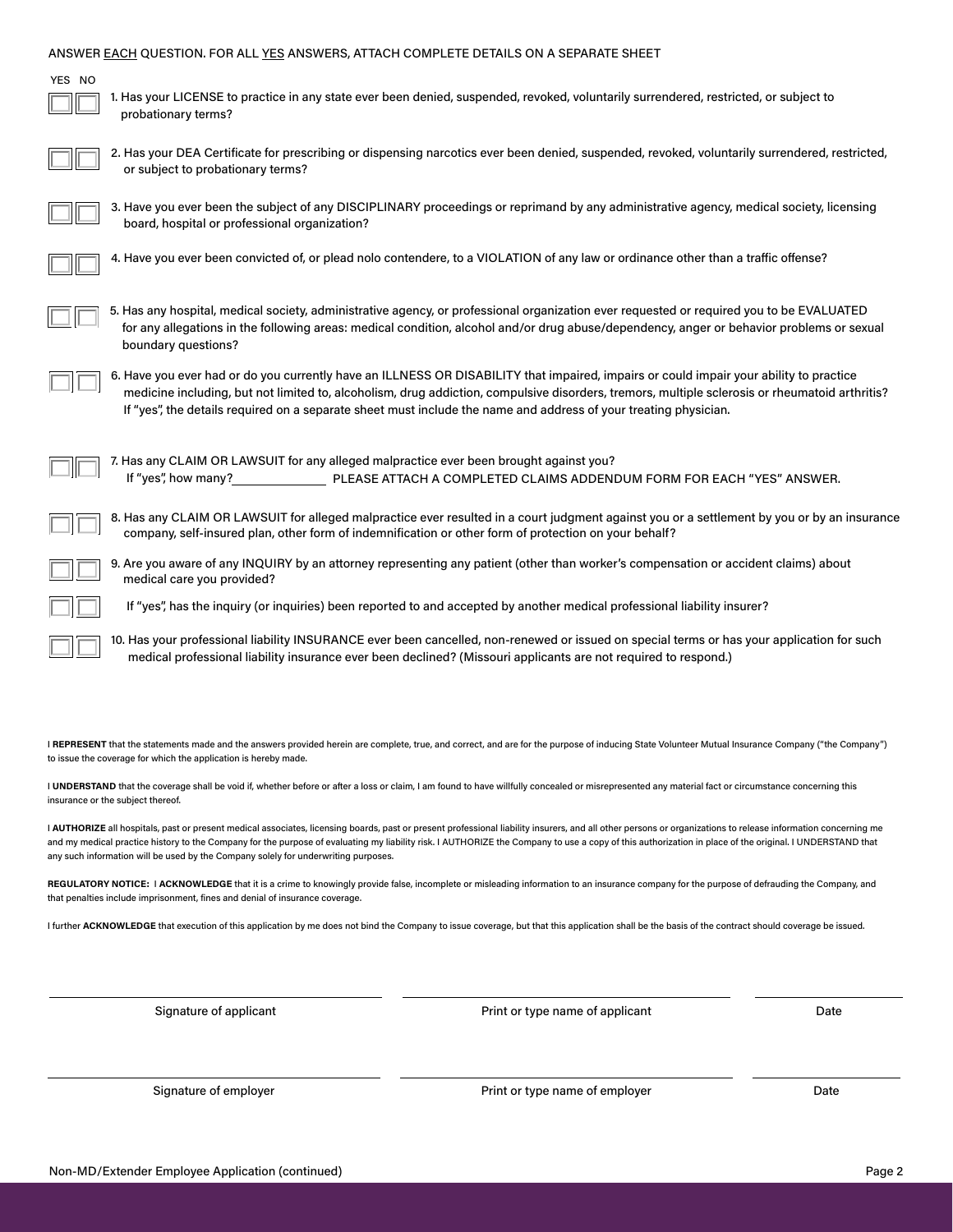## **Fraud Warnings**

**Notice to Alabama, Arkansas, Louisiana, and West Virginia Applicants:** Any person who knowingly presents a false or fraudulent claim for payment of a loss or benefit or knowingly presents false information in an application for insurance is guilty of a crime and may be subject to fines and confinement in prison.

**Notice to Florida and Oklahoma Applicants:** Any person who knowingly and with intent to injure, defraud, or deceive any insurer files a statement of claim or an application containing any false, incomplete, or misleading information is guilty of a felony (of the third degree)\*. \*Applies in Florida only.

**Notice to Kansas Applicants:** A "fraudulent insurance act" means an act committed by any person who, knowingly and with intent to defraud, presents, causes to be presented or prepares with knowledge or belief that it will be presented to or by an insurer, purported insurer, broker or any agent thereof, any written, electronic, electronic impulse, facsimile, magnetic, oral, or telephonic communication or statement as part of, or in support of, an application for the issuance of, or the rating of an insurance policy for personal or commercial insurance, or a claim for payment or other benefit pursuant to an insurance policy for commercial or personal insurance which such person knows to contain materially false information concerning any fact material thereto; or conceals, for the purpose of misleading, information concerning any fact material thereto.

**Notice to Kentucky and Ohio Applicants:** Any person who knowingly and with intent to defraud any insurance company or other person files an application for insurance or statement of claim containing any materially false information or conceals for the purpose of misleading, information concerning any fact material thereto commits a fraudulent insurance act, which is a crime and subjects such person to criminal and civil penalties.

**Notice to Tennessee and Virginia Applicants:** It is a crime to knowingly provide false, incomplete or misleading information to an insurance company for the purpose of defrauding the company. Penalties include imprisonment, fines and denial of insurance benefits.

**Notice to Maryland Applicants:** Any person who knowingly or willfully presents a false or fraudulent claim for payment of a loss or benefit or who knowingly or willfully presents false information in an application for insurance is guilty of a crime and may be subject to fines and confinement in prison. All policies are subject to a 45-day underwriting period beginning on the effective date of coverage. In accordance with §12-106 of the Insurance Article, Annotated Code of Maryland, if the Company discovers a material risk factor during the underwriting period, the Company may cancel a policy with 15 days written notice, or recalculate the premium from the effective date of the policy.

**Notice to Applicants of all other states:** Any person who knowingly and with intent to defraud any insurance company or other person files an application for insurance or statement of claim containing any materially false information or conceals for the purpose of misleading, information concerning any fact material thereto, commits a fraudulent insurance act, which is a crime and subjects the person to criminal and civil penalties.